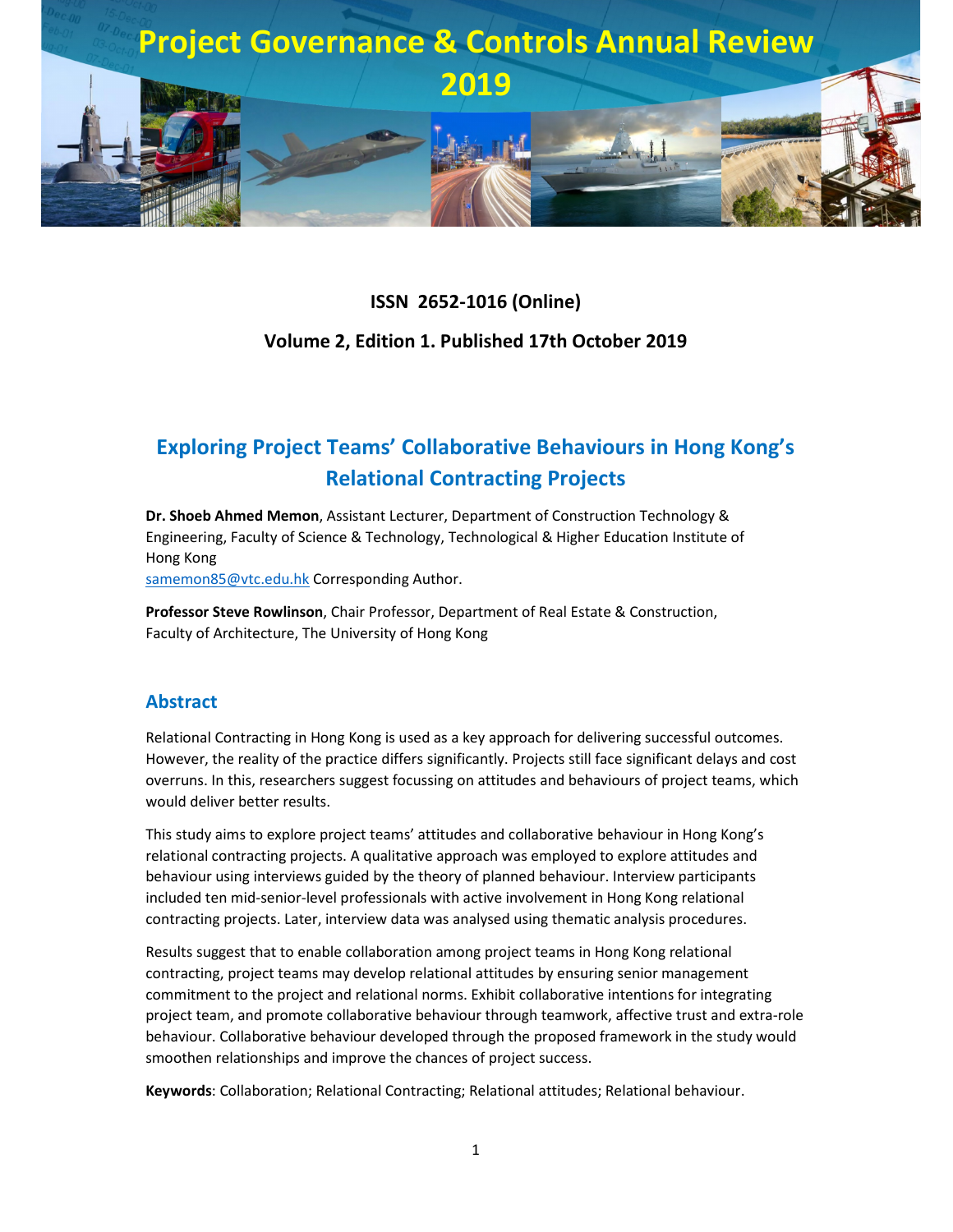### **Introduction**

Complexity of construction projects is a major source of changes in the construction business process. This leads business to adopt more collaborative approaches in project governance.

Relational contracting (RC) as a collaborative approach in project governance is widely used in Hong Kong's construction industry. RC in Hong Kong was introduced by foreign contractors when they entered the market by setting up joint ventures with local counterparts. This approach was popular because of the expertise of foreign contractors, and market awareness of local contractors played a crucial role in achieving a positive outcome. This paved strong footing for RC in Hong Kong construction industry. However, a positive outlook was short lived for the industry because many projects suffered delays and cost overruns. Researchers in this suggested focussing on a comprehensive approach to deal with issues. In this studies in Hong Kong and the UK argued for cultural change, teamwork and collaboration from project teams (McKinsey & Company, 2016; Latham, 1994).

RC literature emphasises on two main directions for improving collaboration among project teams. First focuses on "hard elements" for improving collaboration and later on "soft elements". Both these directions contribute to successful RC (Bygballe et al., 2015). "Soft elements" however, are considered more beneficial because these provide a rational purpose to "formal elements" (e.g. Pinto et al., 2009, Kadefors, 2004). With this, scholars such as Bresnen and Marshall (2000) have suggested that research should focus on a theoretical perspective of social processes (exploring soft elements for collaboration) for understanding RC as a concept and how it may enable a collaborative project environment.

In a similar effort researchers in construction management highlight teamwork, trust, attitudes, team integration as most important features for developing a collaborative environment (e.g. Ling et al., 2013, Rahman and Kumaraswamy, 2012, Ng et al., 2002, Chan et al., 2003, Eriksson et al., 2009, Gadde and Dubois, 2010, Bresnen and Marshall, 2000, Eriksson et al., 2008). Thus, this study aims to explore project teams' attitudes and behaviour for collaboration in Hong Kong's relational contracting projects.

# **Theory of Reasoned Action/ Theory of Planned Behaviour**

Theory of Reasoned Action/Theory of Planned Behaviour (TRA/TPB) suggests attitude help explain behaviour through the mediation of intentions (Ajzen, 1991). The theory suggests attitude is a 'mental process assisting decision-making for potential or actual response'(Ajzen & Fishbein, 1980). The relationship of constructs, in theory, was initially proposed in TRA. However, various changes in the framework are considered in TPB framework (Ajzen, 1991).

TPB explains behaviour through its three antecedents attitudes, subjective norms, and perceived behaviour control, and mediation of intentions (Ajzen, 1991). The framework is widely accepted in the quantitative exploration of health-related behaviours (e.g. Booth et al., 2015, Rich et al., 2015), and relational behaviours and partnering intentions (e.g. Cheng, 2016). This study adapted TPB for explaining the relationship between attitude and behaviour through the mediating role of intentions. In this, two of the constructs of the theory were not considered in this study. Authors anticipated the role of delivery modalities to act in motivating and constraining behaviours. Delivery modalities such as new engineering contract, guaranteed maximum price, act as motivators of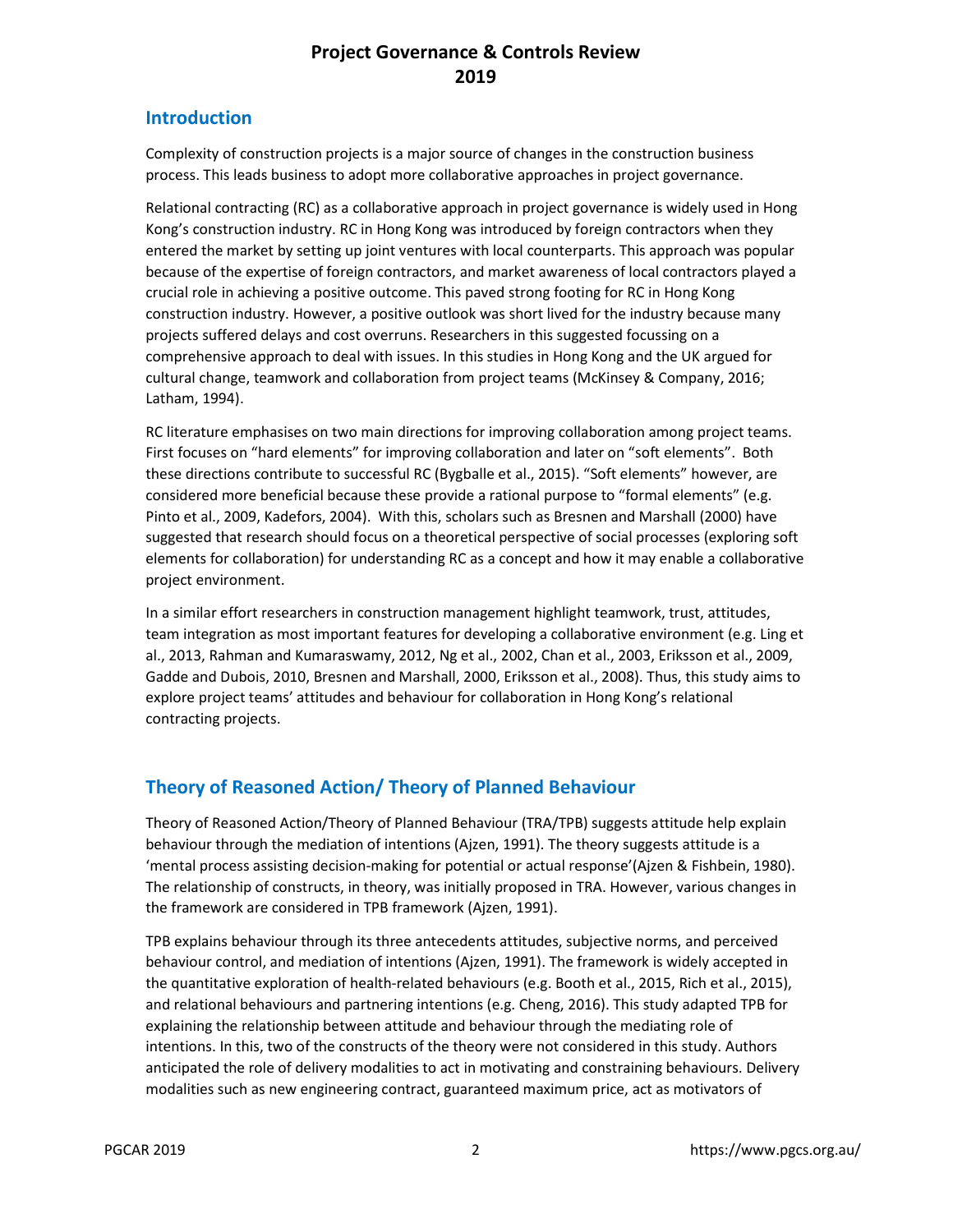behaviours. Whereas, low bid contracts and lump sum tendering, as constraining factors. Thus, the spirit of discarded constructs is partly achievable through delivery modalities.

#### **Research Methods**

This study adopted a qualitative approach to explore the RC concepts borrowing constructs from TPB. A pool of ten project managerial staff were invited to participate in semi-structured interviews. Interview questions were guided by TPB to allow interviewees to share knowledge, experience, and opinions about the concepts. Table 1 presents profile of professionals interviewed for this study.

| Company            | Code for<br>interview<br>participant | Position                                                            | Experience<br>in the<br>industry (in<br>Years) | Experience in RC<br>(in Years) |
|--------------------|--------------------------------------|---------------------------------------------------------------------|------------------------------------------------|--------------------------------|
| Contractor         | <b>PSI01</b>                         | QA/QC manager                                                       | 33                                             | 10                             |
|                    | <b>PSI02</b>                         | Project director                                                    | 39                                             | $25+$                          |
|                    | <b>PSI06</b>                         | Operations manager                                                  | 25                                             | 7                              |
|                    | <b>PSI07</b>                         | Project manager                                                     | 16                                             | 4                              |
|                    | <b>PSI08</b>                         | Project manager                                                     | 17                                             | 8                              |
|                    | <b>PSI09</b>                         | Project manager                                                     | 15                                             | 5                              |
|                    | <b>PSI10</b>                         | QA/QC manager                                                       | 16                                             | 3                              |
| Sub-<br>contractor | <b>PSI04</b>                         | Project control manager                                             | 17                                             | 6                              |
| Consultant         | <b>PSI03</b>                         | Consultant advisor for relational<br>contracting projects           | 40                                             | 20                             |
|                    | <b>PSI05</b>                         | Director-Team alignment and<br>collaborative culture among<br>teams | 25                                             | 15                             |

**Table 1 Profile of interviewees** 

#### **Data Analysis**

This study adopted a thematic analysis for analysing data. Thematic analysis provides a rigorous approach for qualitative data analysis. It provides a fifteen step checklist to ensure reliable and trustworthy results of the analysis (Braun and Clarke, 2006).



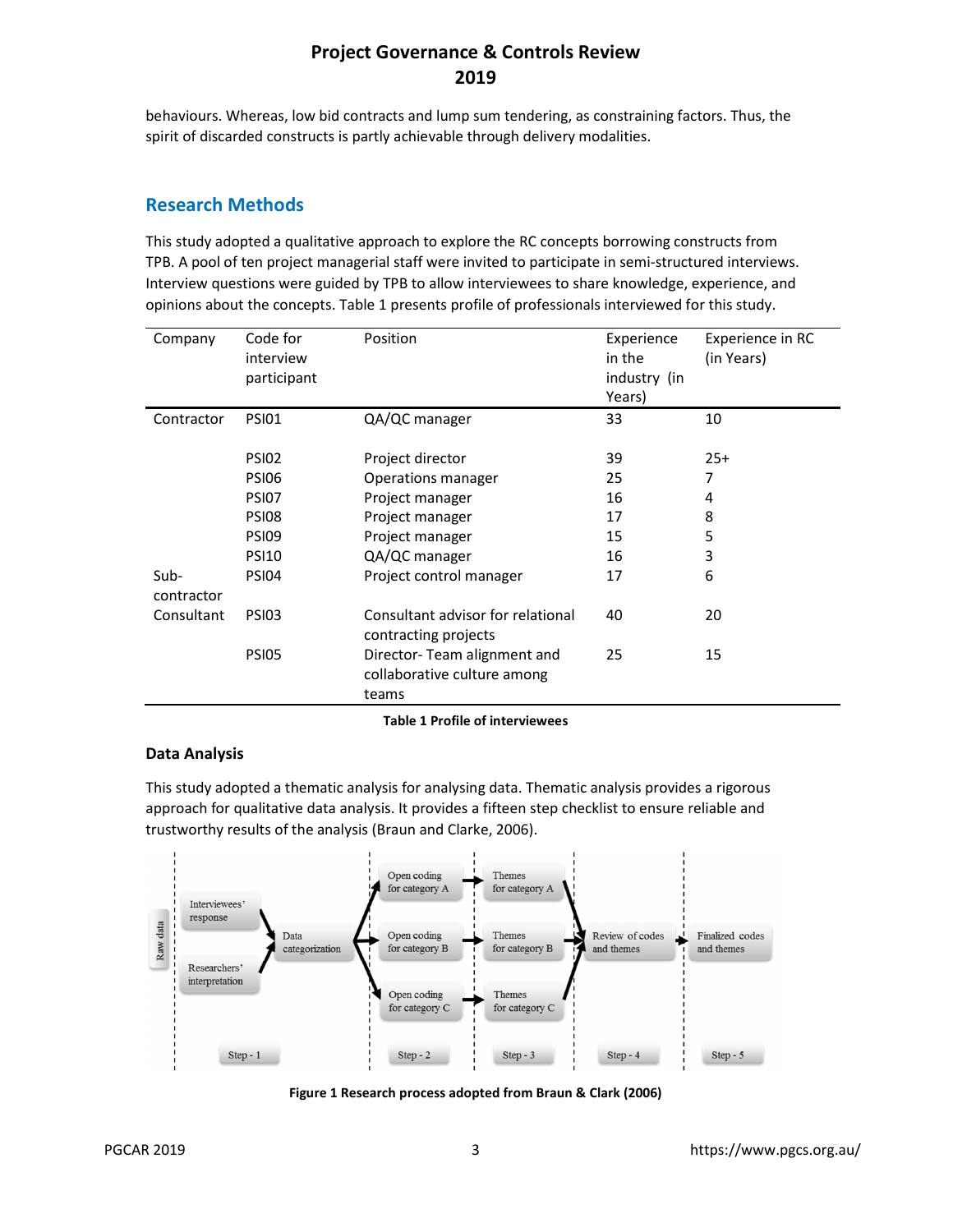First step of data analysis was to transcribe the data obtained through interviews. Initially transcribed data was highlighted based on initial thoughts, keywords, literature related terms, and essential aspects mentioned by interviewees.

The data was then organised based on theoretical categories suggested by TRA/TPB. In the next step of open coding, a nominated word/words assigned to the highlighted information. For ensuring correct coding (avoiding repetition or duplication across categories), a review was helpful. Open coding reflected a total of 138 codes representative of the recorded transcripts. In the next step of the analysis, three aspects were important. 1. "Internal consistency", 2. "Coherence", and 3. "Literature-suggested grouping" (Braun and Clarke, 2006). A total of 24 themes representing 138 codes were extracted by the end of the mentally challenging exercise. Themes and codes were further reviewed to have a manageable number of themes and codes for explaining a purposeful story. In this, five Doctor of Philosophy (PhD) students and three professionals were invited, as independent reviewers. Aim of involving independent reviewers was to ensure the reliability of results (Alhojailan, 2012; Miles & Huberman, 1994). In the final step of the analysis, all finalised themes and codes were considered for presenting analysis results.

### **Findings**

#### **Relational attitudes (RA)**

Attitudes have been imperative to change work practices in construction projects. It has been argued that RC projects require an attitudinal change from project teams. According to Bresnen and Marshall (2000), embedded practices in projects are challenging to reverse. Changing those practices require involvement from all project partners. Thus, collaborative behaviours may have a profound impact once project teams have assumed new attitudes (Bresnen & Marshall, 2000). Results in this study suggest senior management commitment (SMC) and support as a critical attitudinal trait for shaping project direction. Besides SMC, a collective effort is argued for formations of normative practices. This collective effort is considered as relational norms of the team developed and shared within project teams (Suprapto, 2016).

#### **Senior management commitment**

Senior management commitment (SMC) drives collaborative mission and vision in a project (Cheng, 2016; Rahman & Kumaraswamy, 2012; Rowlinson et al., 2006; Rowlinson & Cheung, 2005; Suprapto et al., 2015b). Commitment and support from project seniors drive the collaboration and ensure effective implementation of RC (Rowlinson et al., 2006; Rowlinson & Cheung, 2005). Results in this study suggest SMC is essential for driving collaborative philosophy, providing resources and delegating authority [PSI02a-01]. Thus, it acts as an essential tool for achieving successful project outcomes. Rowlinson et al. (2006); Rowlinson and Cheung (2005) pointed out the role of senior management as a leader in sharing "project beneficial opinions, plans and behaviour". It applies to leadership roles in mentoring and being open to engage in discussions with the team members [PSI04a-08]. Senior management needs to value relationships over commercial gains. One of the respondents mentioned:

"I have seen excellent managers; they open up and say this is our fault and may cost your team. … Due to the partnership, they value the relationship more than monetary gain." [PSI03a-08]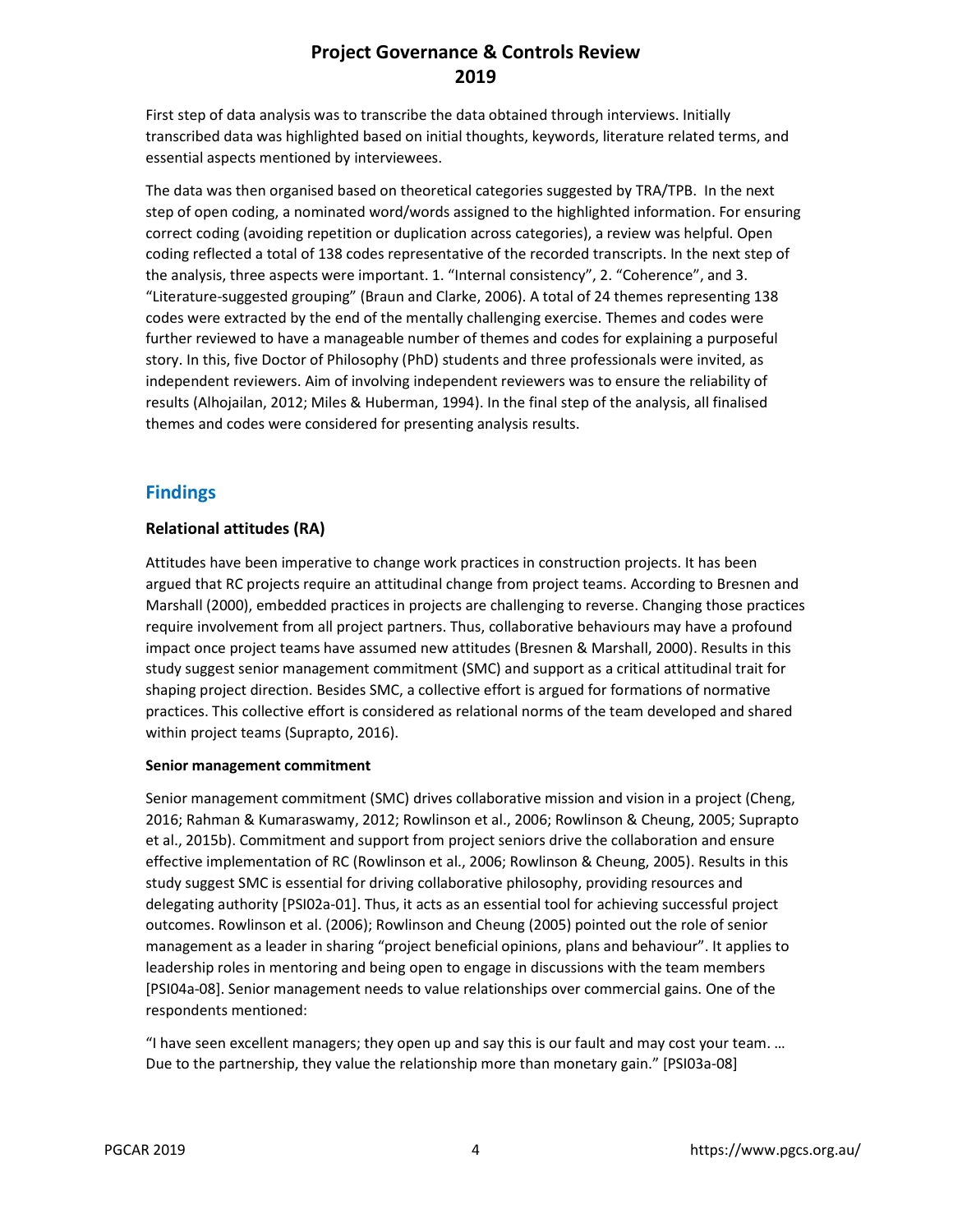This culture is not common in the construction industry. However, if senior management changes attitudes from self-centric to project-centric, it may help to develop a flexible environment in the project.

#### **Relational norms**

Mutually developed and shared norms of the team (Poppo & Zenger, 2002; Suprapto et al., 2015a). These norms include 'no-blame', 'fair treatment', 'best for the project'. Relational norms establish a foundation for future behaviours of project teams in a relationship.

In this, no-blame culture is considered as a driver of collaboration in projects, which is the willingness of teams to accept/welcome responsibility for problems as they occur (Lloyd-walker et al., 2014). No-blame culture enables project teams to discuss problems openly and strive for solutions without fear (Rowlinson et al., 2006). The no-blame culture encourages early problem identification and reporting [PSI02a-09a], what Lloyd-walker et al. (2014) termed as facilitating mechanisms for a no-blame culture [PSI04a-02]. No blame culture will also encourage project teams to act by fair rules of the game.

Fair treatment is identified as a relational norm in this study. Moorman (1991) reported that people with fair treatment contribute more towards their teams and improve resolution for their teamwork. People treated with prejudice show a lack of trust, loyalty and motivation (Kadefors, 2005). One of the interviewees mentioned that the whole point of RC is to collaborate. 'If you do not treat partner fairly, how can you expect others to be fair and collaborate? Thus, fair treatment would initiate constructive interactions among teams and eventually allow the trust to evolve and emerge — fair treatment within a project setting shapes the assessment of fairness in a project [PSI03a-09, PSI08a-03]. It has been argued that RC projects require best for the project approach. It is witnessed that projects employing best for project approach in RC are more successful [PSI03a-03], due to the linkages between commercial interests and project outcomes (Sakal, 2005).

#### **Collaborative Intentions (I)**

Collaborative intentions are the decisions a team endures with the partner team. Team integration reflects these decisions of the project team. Active involvement in team integration activities informs positive intentions. If the project team seek to collaborate, it encompasses team integration activities (Lawrence & Lorsch, 1967; Ronken & Lawrence, 1952). Team integration provides practices and methods that promote a flexible environment for collaboration, where information and knowledge are exchanged freely among the members of teams (Baiden & Price, 2011; Baiden et al., 2006). It is achievable by developing an integrated project team, goal setting and alignment, and regular team building activities (Bosch-Rekveldt et al., 2011).

A delay in team integration is often due to the emphasis on completing the project. Partners realise the effectiveness of team integration once problems are escalated. This is why team integration workshops and exercises (e.g. partnering workshops) are recommended at the start of the project [PSI05I-11, PSI04I-08, and PSI05I-05]. Team-building activities enable trust among the individual members and trust in the project (Kadefors, 2004). This is done through informal gatherings to enable members to feel they are a part of the team (Lahdenperä, 2012), encouraging communication and coaching them to avoid bad behaviours and how to develop an integrated project team [PSI04I-07]. Bosch-Rekveldt et al. (2011) suggested that integrated project teams result in the constant flow of information regarding "design adjustments", "scope changes" and,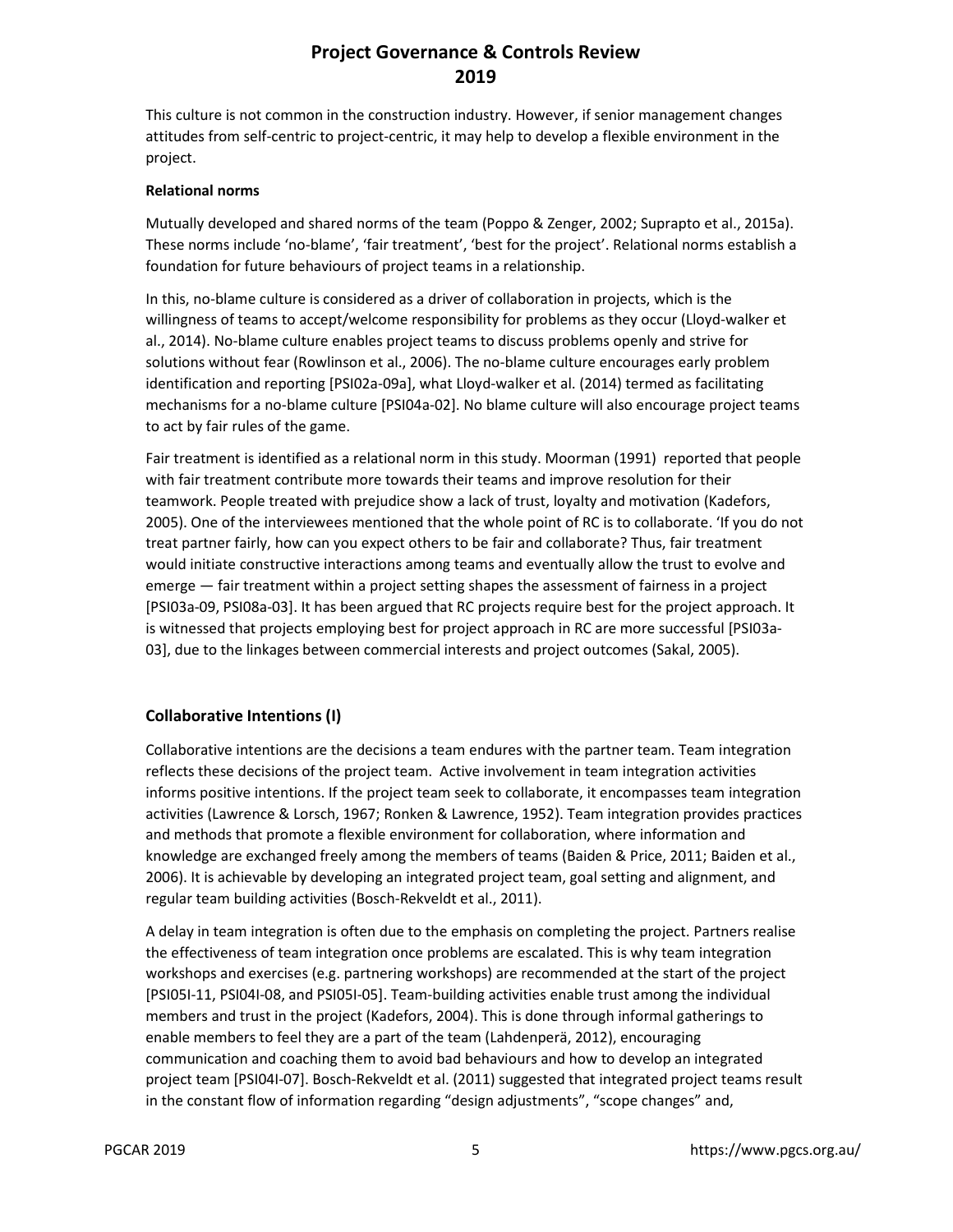eventually, improved efficiency. An integrated project team refers to a team whose members are organised based on the objectives of the project; they work beyond the boundaries and identities of their parent organisation (Baiden & Price, 2011; Izam Ibrahim et al., 2013; Mollaoglu-Korkmaz et al., 2011; Moore & Dainty, 1999). Bosch-Rekveldt et al. (2011), reporting the results of their study, pointed out that a project suffers interface problems resulting in difficulties with aligning goals, but an integrated project team could have managed issues of objective alignment among the teams effectively. Thus, it is necessary for the teams to sit down together, finalise objectives and align their objectives with the project objectives (Bromley et al., 2003; Forgues & Koskela, 2009). Results in this study suggest that teams with aligned objectives can focus on a single direction [PSI07I-02] and thus ensures better teamwork (Love et al., 1998), and sustainable relationships [PSI05I-03].

#### **Collaborative behaviour (RB)**

Collaborative behaviour is the most commonly used term in RC literature. However, there are alternative explanations of collaborative behaviour. This study defines collaborative behaviour into three dimensions: (1) Teamwork, (2) Trust, and (3) Extra-role behaviour. A team is said to be espousing collaborative behaviour, when it exercises teamwork behaviours, have emotional attachments to one another, and members of each team voluntarily strive for excellence of the team.

#### **Teamwork (RB1)**

Teamwork is an essential contributor to enhanced performance in an inter-organisational setting (Baker et al., 2006; Salas et al., 1992). Because it is dependent on the intensity of the interactions among partners (Hoegl & Gemuenden, 2001). Teamwork is defined as shared knowledge and skills to facilitate collaboration (Baker et al., 2006; Cannon-Bowers et al., 1995; Salas et al., 1995). It has been argued that chaotic situations can be well managed using better teamwork and task work due to high uncertainty and equivocality (Morgan et al., 1986). Similarly, teamwork is essential for construction projects due to the high uncertainty and equivocality (Rowlinson & Cheung, 2004; Walker & Lloyd-Walker, 2015) to reflect 'beliefs' and 'intentions' for the shared goals (Cohen & Levesque, 1991). In these situations, open communication paves a way forward to reduce uncertainty and equivocality by accurate information sharing [PSI02b-06, PSI07b-03-a, PSI04b-02].

Besides communication between project partners, it is necessary that the capabilities of the partners match needs. This situation is particularly common in construction projects, where people with varied background, experience and personalities undertake a responsibility. Thus, project leadership has the responsibility to appoint the best-suited person for the job [PSI03b-02] or re-assign/remove non-aligned members [PSI03b-04]. Because non-aligned/misaligned members would not extend support to others, which is essential in cross-functional teams [PSI07b-01]. As mentioned 'mutual support' and 'encouragement' are essential characteristics of cooperation (Phua, 2004; Phua & Rowlinson, 2004), on the contrary, a low focus on "capabilities-task matching" would result in the selection of unwarranted employees [PSI09b-02].

#### **Affective trust (RB2)**

Trust improves project team's ability to collaborate (Zineldin & Jonsson, 2000). Trust has been viewed as social interactions among project teams (Dyer & Singh, 1998; Larson, 1992; Ring & Van de Ven, 1992; Uzzi, 1997). It is developed through "successful repeated interactions" among partners for promoting good relationships. Trust plays an essential role in the multidisciplinary and inter-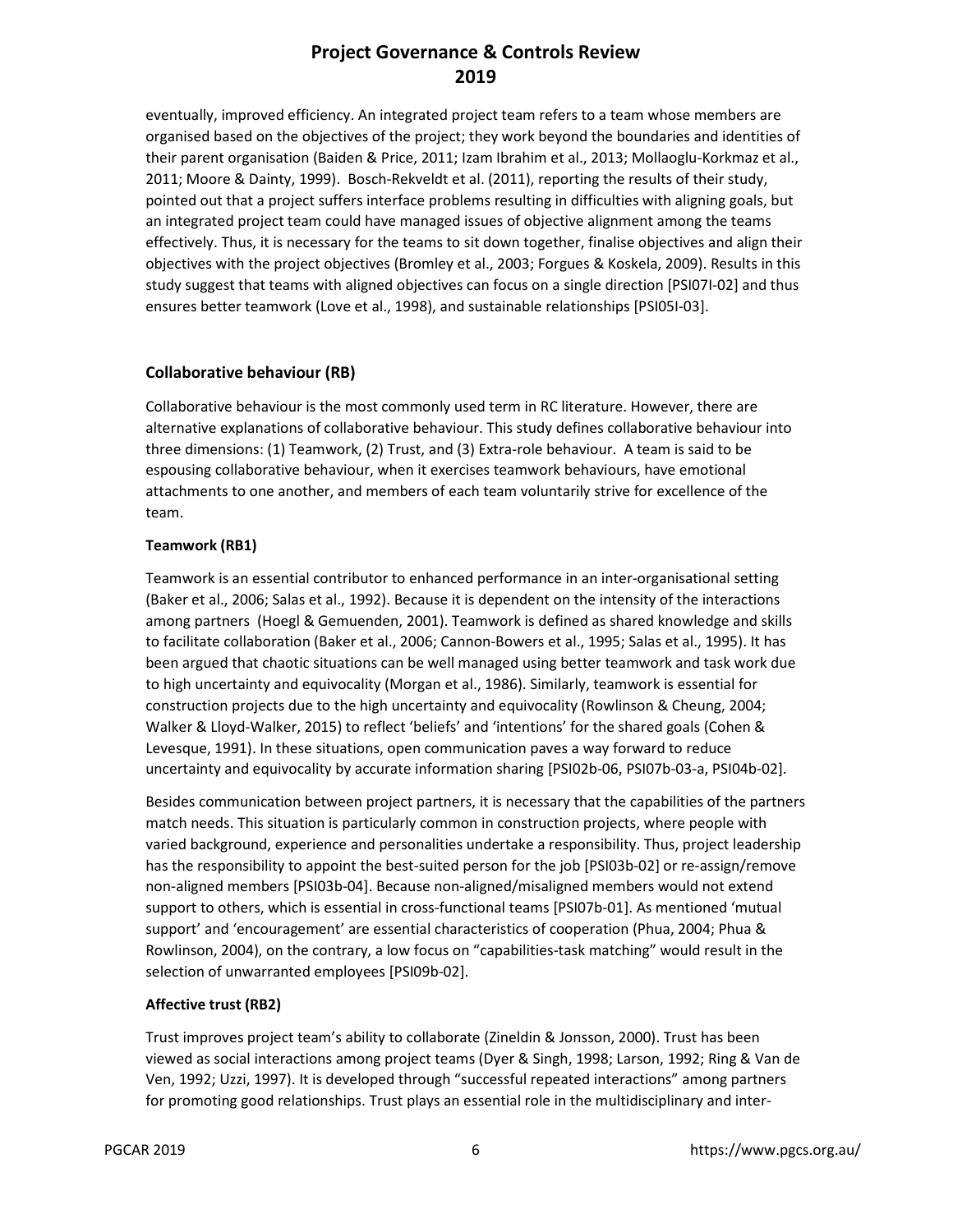organisational teams (Zolin et al., 2002). A higher level of trust encourages partners to assume more risk, thereby reducing the relationship between 'assets- specificity' and 'contractual complexity' (Mellewigt et al., 2007). Trust in integrated project delivery (a form of RC) is considered a determining factor for successful outcomes (Pishdad-Bozorgi 2012). Results in this study suggest trust as the most central feature in collaborative relationships [see PSI05b-04, PSI09b-02, and PSI04b-03]. It has been argued that affective trust is central in determining a "team's satisfaction with relationships and project success (Pinto et al. 2009). Affective trust, which is considered as "shared beliefs of teams to willingly accept vulnerability based on the positive prospects of each other" (Rousseau et al., 1998). It enhances participants capability work collaboratively (Costa et al., 2018).

#### **Extra-role behaviour (RB3)**

Extra-role behaviour is defined as the "behaviour which benefits the organisation, which is discretionary, and goes beyond existing role expectations" (Vandyne et al., 1995). It validates individuals' resolve for partnership (Tyler & Blader, 2000). Two of four dimensions of extra-role behaviour are empirically tested to improve team performance (Van Dyne & LePine, 1998). Helping as the first dimension of extra role behaviour is a cooperative behaviour of the individual in sustaining lasting relationships. Interviewees in this study reported without helping each other, the essence of collaboration will be lost [PSI07b-01]. Whereas, voice as the second dimension of extra role behaviour is a constructive challenge for improving the general environment (Van Dyne & LePine, 1998). In alignment with this explanation, this study pointed action learning [PSI02b-04]. Action learning, as the third dimension is about challenging routines and practices for improving processes. Action learning is not about drastic changes in the processes but minor and straightforward adjustments to produce better results.

#### **Proposed Framework**

Figure 2 presents a framework for explaining the collaborative behaviour of project teams in Hong Kong relational contracting projects. The framework presents three constructs and six dimensions to achieve collaborative behaviour. Project teams may develop relational attitudes for collaboration with: (1) SMC and (2) relational norms. Relational attitudes would provide a suitable foundation for the development of a trusting relationship among project teams. By playing a leadership role, senior management may delegate authority and mentor junior team members (Rowlinson et al., 2006; Rowlinson & Cheung, 2005). Whereas relational norms would enable project teams to adopt normative practices. Successful development of relational attitudes would strengthen the belief of the partner team to "act collaboratively", " to integrate", to be involved in "joint exercises", and "focus on relationships". Once teams have reflected collaborative intentions through the team integration process, project teams would be able to reflect it in teamwork behaviours such as "open and honest communication", "mutual support", and "development of team cohesion". Franz et al. (2016), argued that "team integration" plays a vital role in improving "group cohesion" and "performance". It has been reported that collaborative intentions have a positive impact on teamwork (Baker et al., 2006) and trust (Rousseau et al., 1998; Suprapto et al., 2015a). Collaborative intentions developed will strengthens team members' willingness to involve in volunteer activities as they see other team members as self and act more collaboratively (Tajfel & Turner, 1979). Anvuur (2008) suggest attitudes and intentions facilitate extra-role behaviours for promoting cooperation. Whereas Thompson and Sanders (1998) maintained a collaboration stage as moving a step ahead of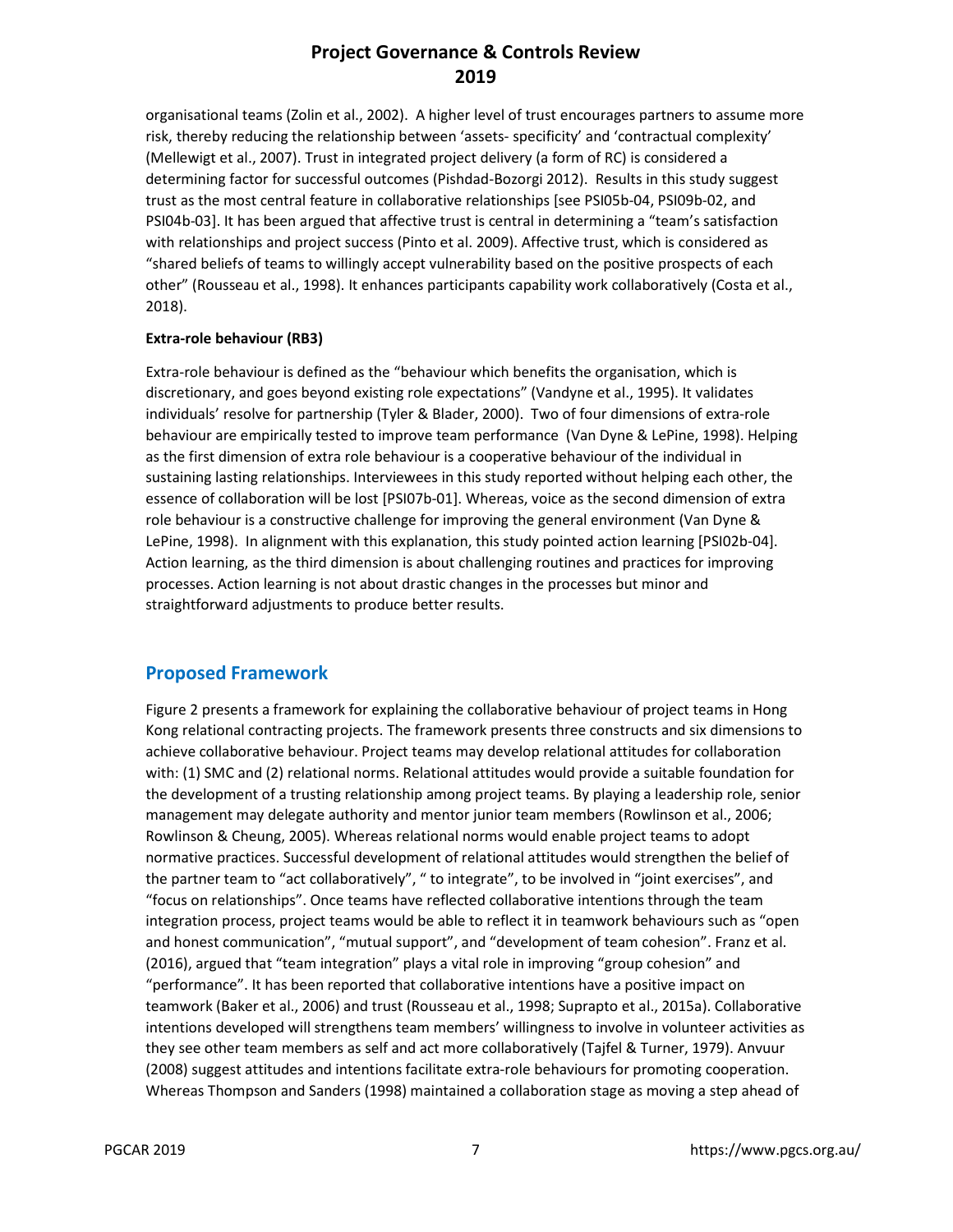cooperation, which focuses on long-term sustainability. In this extra-role-behaviour of members plays a significant role. Team members adopt duties, which are not conventionally part of their job requirement.



#### **Conclusion**

The proposed framework helps to explain project teams' collaborative behaviour in relational contracting. Collaborative behaviour of project team developed through the proposed framework would enable them to espouse project focused behaviours. Project teams should cultivate relational behaviour to develop and sustain collaboration across the project lifecycle. By developing relational attitudes in terms of (1) commitment from senior management and (2) relational norms, i.e. codeveloped by interacting teams in a relation, teams can show their intention to collaborate by integrating their team with the project team in terms of aligning objectives, initiating team-building exercises. Flexible environment will enable them to engage in teamwork. Continuous working interaction during the team integration process will allow trust in other teams and members of project teams will participate in voluntary exercises to support the system.

#### **References**

\_\_\_\_\_\_\_\_\_\_\_\_\_\_\_\_\_\_\_\_\_\_\_\_\_\_\_\_\_\_\_

Ajzen, I., & Fishbein, M. (1980). *Understanding attitudes and predicting social behaviour*: Prentice-Hall.

Ajzen, I. (1991). The theory of planned behavior. *Organizational behavior and human decision processes*, 50(2), 179-211.

Alhojailan, M. I., (2012). Thematic analysis: A critical review of its process and evaluation. *West East Journal of Social Sciences*, 1(1), 39-47.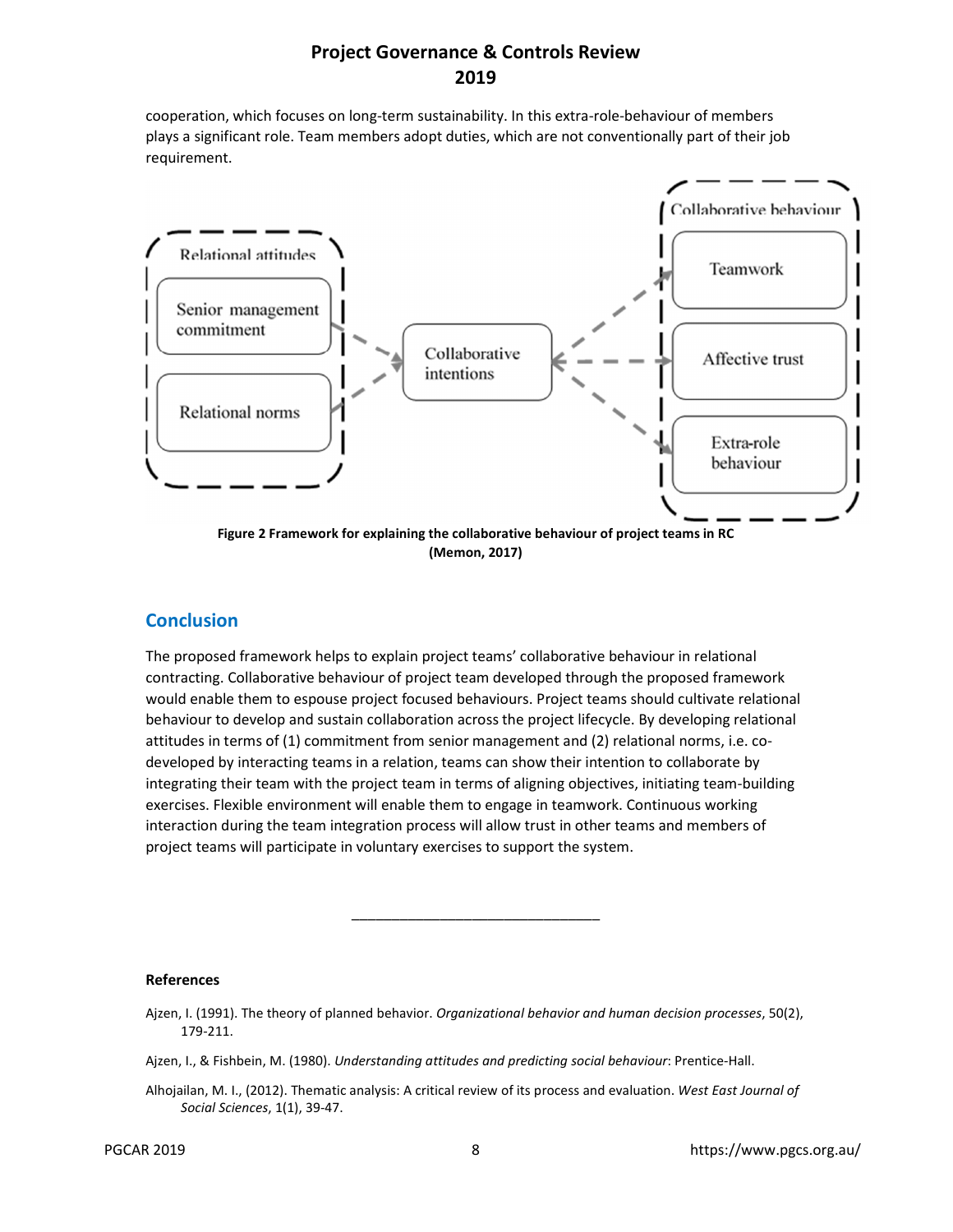- Anvuur, A. M. (2008). Cooperation in construction projects: Concept, antecedents and strategies. (Doctoral dissertation), University of Hong Kong
- Baiden, B. K., & Price, A. D. (2011). The effect of integration on project delivery team effectiveness. *International Journal of Project Management*, 29(2), 129-136.
- Baiden, B. K., Price, A. D., & Dainty, A. R. (2006). The extent of team integration within construction projects. *International Journal of Project Management*, 24(1), 13-23.
- Baker, D. P., Day, R., & Salas, E. (2006). Teamwork as an essential component of high-reliability organizations. *Health services research*, 41(4), 1576-1598.
- Bosch-Rekveldt, M., Smith, J., Mooi, H., Bakker, H., & Verbraeck, A. (2011). The application of value improving practices: team integration pays off. Paper presented at the 11th Euram Conference Estonian Business School, Tallinn, Estonia.
- Booth, A. R., Norman, P., Harris, P. R. & Goyder, E. (2015). Using the Theory of Planned Behavior to identify key beliefs underlying chlamydia testing intentions in a sample of young people living in deprived areas. *Journal of health psychology*, 20, 1229-1239.
- Braun, V. & Clarke, V. (2006). Using thematic analysis in psychology. *Qualitative research in psychology*, 3, 77- 101.
- Bresnen, M., & Marshall, N. (2000). Partnering in construction: a critical review of issues, problems and dilemmas. *Construction Management and Economics*, 18(2), 229-237.
- Bromley, S., Worthington, J., & Robinson, C. (2003). *The impact of integrated teams on the design process. London*: Construction Productivity Network.
- Bygballe, L. E., Dewulf, G. & Levitt, R. E., (2015). The interplay between formal and informal contracting in integrated project delivery. *Engineering Project Organization Journal*, 5, 22-35.
- Cannon-Bowers, J. A., Tannenbaum, S. I., Salas, E., & Volpe, C. E. (1995). Defining competencies and establishing team training requirements. *Team effectiveness and decision making in organizations*, 333-380.
- Chan, A. P., Chan, D. W. & Ho, K. S., (2003). Partnering in construction: critical study of problems for implementation. *Journal of Management in Engineering*, 19, 126-135.
- Cheng, E. W., (2016). Intentions to form project partnering in Hong Kong: Application of the theory of planned behavior. *Journal of Construction Engineering and Management*, 142(12), 04016075.
- Cohen, P. R., & Levesque, H. J. (1991). *Teamwork*. Nous, 25(4), 487-512.
- Costa, A. C., Fulmer, C. A., & Anderson, N. R. (2018). Trust in work teams: An integrative review, multilevel model, and future directions. *Journal of organizational behavior*, 39(2), 169-184.
- Dyer, J. H., & Singh, H. (1998). The relational view: Cooperative strategy and sources of interorganizational competitive advantage. *Academy of management review*, 23(4), 660-679.
- Eriksson, P. E., Atkin, B. & Nilsson, T. (2009). Overcoming barriers to partnering through cooperative procurement procedures. *Engineering, Construction and Architectural Management*, 16, 598-611.
- Eriksson, P. E. & Nilsson, T. (2008). Partnering the construction of a Swedish pharmaceutical plant: case study. *Journal of Management in Engineering*, 24, 227-233.
- Forgues, D., & Koskela, L., (2009). The influence of a collaborative procurement approach using integrated design in construction on project team performance. *International Journal of Managing Projects in Business*, 2(3), 370-385.
- Franz, B., Leicht, R., Molenaar, K., & Messner, J. (2016). Impact of Team Integration and Group Cohesion on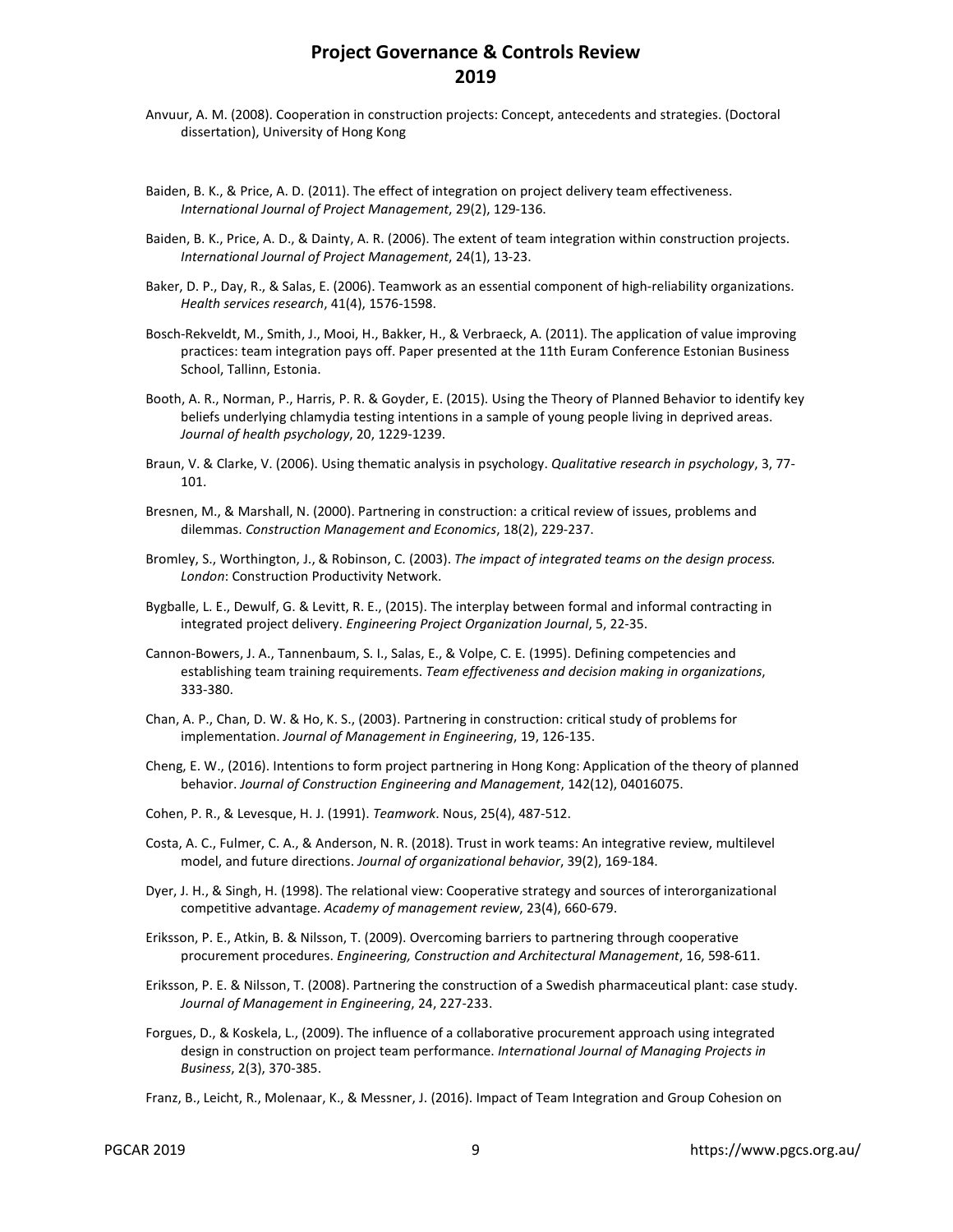Project Delivery Performance. *Journal of Construction Engineering and Management*, 143(1), 04016088.

- Gadde, L.-E. & Dubois, A. 2010. Partnering in the construction industry—Problems and opportunities. *Journal of Purchasing and Supply Management*, 16, 254-263.
- Hoegl, M., & Gemuenden, H. G., (2001). Teamwork quality and the success of innovative projects: A theoretical concept and empirical evidence. *Organization science*, 12(4), 435-449.
- Izam Ibrahim, K., Costello, S. B., & Wilkinson, S. (2013). Key practice indicators of team integration in construction projects: a review. *Team Performance Management: An International Journal*, 19(3/4), 132- 152.
- Kadefors, A., (2004). Trust in project relationships—inside the black box. *International Journal of Project Management*, 22(3), 175-182.
- Kadefors, A., (2005). Fairness in interorganizational project relations: norms and strategies. *Construction Management and Economics*, 23(8), 871-878.
- Lahdenperä, P., (2012). Making sense of the multi-party contractual arrangements of project partnering, project alliancing and integrated project delivery. *Construction Management and Economics*, 30(1), 57-79.
- Larson, A., (1992). Network dyads in entrepreneurial settings: A study of the governance of exchange relationships. *Administrative science quarterly*, 76-104.
- LATHAM, S. M. (1994). *Constructing the team*, HM Stationery Office.
- Lawrence, P. R., & Lorsch, J. W. (1967). Differentiation and integration in complex organizations. *Administrative science quarterly*, 1-47.
- Ling, F. Y., Ke, Y., Kumaraswamy, M. M. & Wang, S. (2013). Key Relational Contracting Practices Affecting Performance of Public Construction Projects in China. *Journal of Construction Engineering and Management*.
- Lloyd-walker, B. M., Mills, A. J., & Walker, D. H. (2014). Enabling construction innovation: the role of a noblame culture as a collaboration behavioural driver in project alliances. *Construction Management and Economics*, 32(3), 229-245.
- Love, P., Gunasekaran, A., & Li, H. (1998). Concurrent engineering: a strategy for procuring construction projects. *International Journal of Project Management*, 16(6), 375-383.
- McKinsey & Company. (2016). Building for a better future Vision 2030 for the Hong Kong Construction Industry. Retrieved from Construction Industry Council, Hong Kong.
- Mellewigt, T., Madhok, A., & Weibel, A. (2007). Trust and formal contracts in interorganizational relationships—substitutes and complements. *Managerial and decision economics*, 28(8), 833-847.
- Memon, S.A., (2017). Hong Kong relational contracting : an investigation into the attitudes and behaviours of contractors' project teams. (Doctoral dissertation), The University of Hong Kong, Hong Kong.
- Miles, M. B., & Huberman, A. M. (1994). *Qualitative data analysis: An expanded sourcebook*: Sage.
- Mollaoglu-Korkmaz, S., Swarup, L., & Riley, D. (2011). Delivering sustainable, high-performance buildings: Influence of project delivery methods on integration and project outcomes. *Journal of Management in Engineering*, 29(1), 71-78.
- Moore, D. R., & Dainty, A. R. (1999). Integrated project teams' performance in managing unexpected change events. *Team Performance Management: An International Journal*, 5(7), 212-222.
- Moorman, R. H., (1991). Relationship between organizational justice and organizational citizenship behaviors: Do fairness perceptions influence employee citizenship? Journal of applied psychology, 76(6), 845.
- Morgan Jr, B. B., Glickman, A. S., Woodard, E. A., Blaiwes, A. S., & Salas, E. (1986). Measurement of team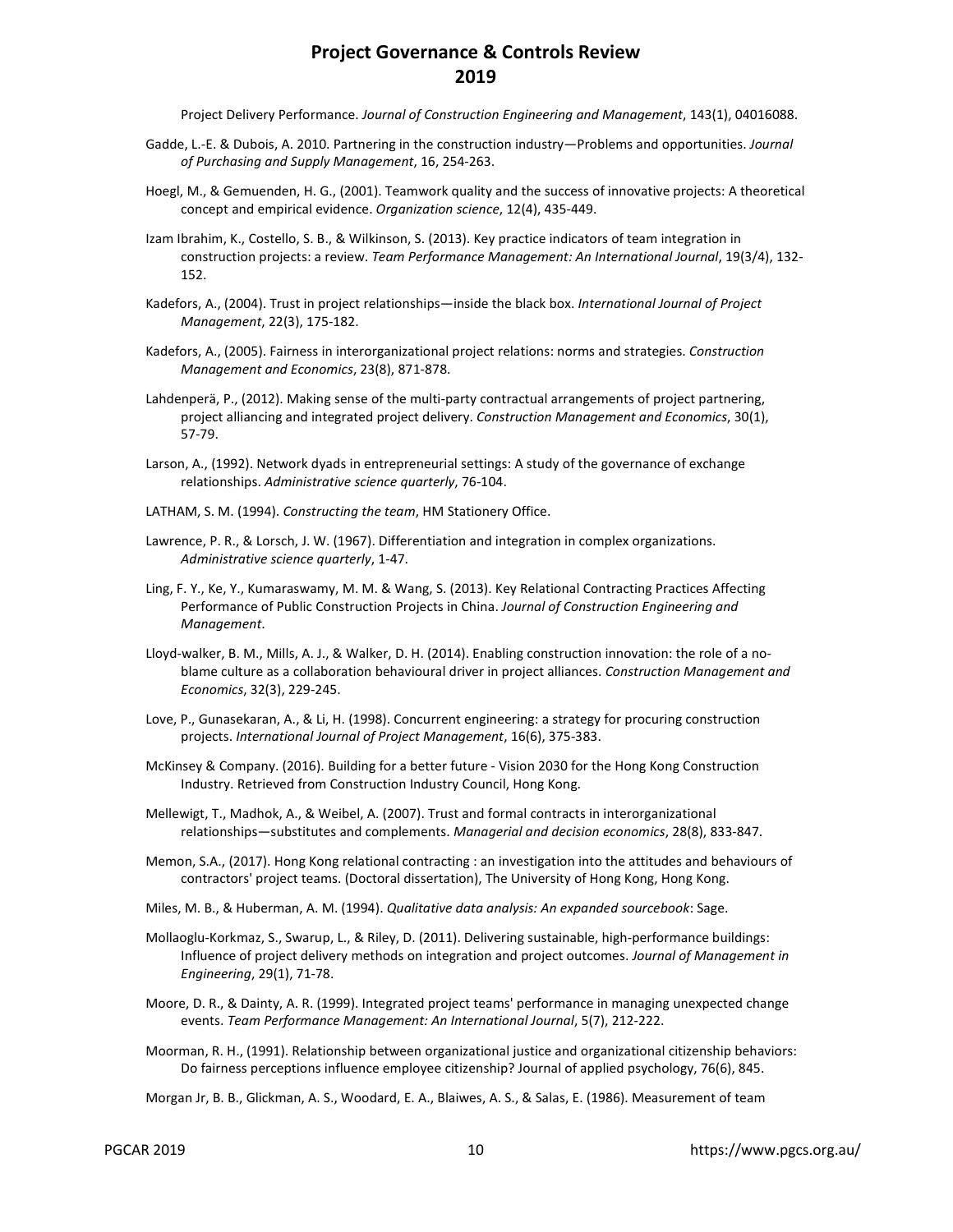behaviors in a Navy environment. DTIC Document.

- Ng, S. T., Rose, T. M., Mak, M., & Chen, S. E. (2002). Problematic issues associated with project partnering—the contractor perspective. *International Journal of Project Management*, 20(6), 437-449.
- Phua, F. T., (2004). The antecedents of co-operative behaviour among project team members: an alternative perspective on an old issue. *Construction Management and Economics*, 22(10), 1033-1045.
- Phua, F. T., & Rowlinson, S., (2004). How important is cooperation to construction project success? A grounded empirical quantification. *Engineering, Construction and Architectural Management*, 11(1), 45-54.
- Pinto, J. K., Slevin, D. P., & English, B. (2009). Trust in projects: An empirical assessment of owner/contractor relationships. *International Journal of Project Management*, 27(6), 638-648.
- Pishdad-Bozorgi, P., (2012). Integrated project delivery and trust-building attributes. Ph. D. Dissertation, Virginia Tech, Blacksburg, Virginia,
- Pishdad-Bozorgi, P., & Beliveau, Y. J., (2016). A schema of trust building attributes and their corresponding integrated project delivery traits. *International Journal of Construction Education and Research*, 12(2), 142-160.
- Poppo, L., & Zenger, T., (2002). Do formal contracts and relational governance function as substitutes or complements? *Strategic management journal*, 23(8), 707-725. doi:10.1002/smj.249
- Rahman, M. M., & Kumaraswamy, M. M. (2012). Multicountry Perspectives of Relational Contracting and Integrated Project Teams. *Journal of Construction Engineering and Management*, 138(4), 469-480.
- Rich, A., Brandes, K., Mullan, B. & Hagger, M. S. (2015). Theory of planned behavior and adherence in chronic illness: a meta-analysis. *Journal of behavioral medicine*, 38, 673-688.
- Ring, P. S., & Van de Ven, A. H. (1992). Structuring cooperative relationships between organizations. *Strategic management journal*, 13(7), 483-498.
- Ronken, H. O., & Lawrence, P. R. (1952). Administering changes in Hughes, T., Williams, T., & Ryall, P. (2000). It is not what you achieve; it is the way you achieve it. *Total Quality Management*, 11(3), 329-340.
- Rousseau, D. M., Sitkin, S. B., Burt, R. S., & Camerer, C. (1998). Not so different after all: A cross-discipline view of trust. *Academy of management review*, 23(3), 393-404.
- Rowlinson, S., & Cheung, F. Y. (2004). A review of the concepts and definitions of the various forms of relational contracting. Paper presented at the International Symposium of CIB W92 on Procurement Systems, Chennai, India.
- Rowlinson, S., & Cheung, Y. K. F., (2005). Success factors in an alliance contract: a case study in Australia. Paper presented at the International Conference of AUBEA/COBRA/CIB Student Chapter, Queensland University of Technology, Brisbane, Queensland, Australia.
- Rowlinson, S., Cheung, F. Y., Simons, R., & Rafferty, A. (2006). Alliancing in Australia—No-litigation contracts: A tautology? *Journal of Professional Issues in Engineering Education and Practice*, 132(1), 77-81.
- Sakal, M. W., (2005). Project alliancing: a relational contracting mechanism for dynamic projects. *Lean Construction Journal*, 2(1), 67-79.
- Salas, E., Bowers, C. A., & Cannon-Bowers, J. A. (1995). Military team research: 10 years of progress. *Military Psychology*, 7(2), 55.
- Salas, E., Dickinson, T. L., Converse, S. A., & Tannenbaum, S. I. (1992). Toward an understanding of team performance and training. In R. W. Swezey & E. E. Salas (Eds.), *Teams: Their training and performance*.: Ablex Publishing.
- Salas, E., Sims, D. E., & Burke, C. S. (2005). Is there a "Big Five" in teamwork? Small group research, 36(5), 555- 599.